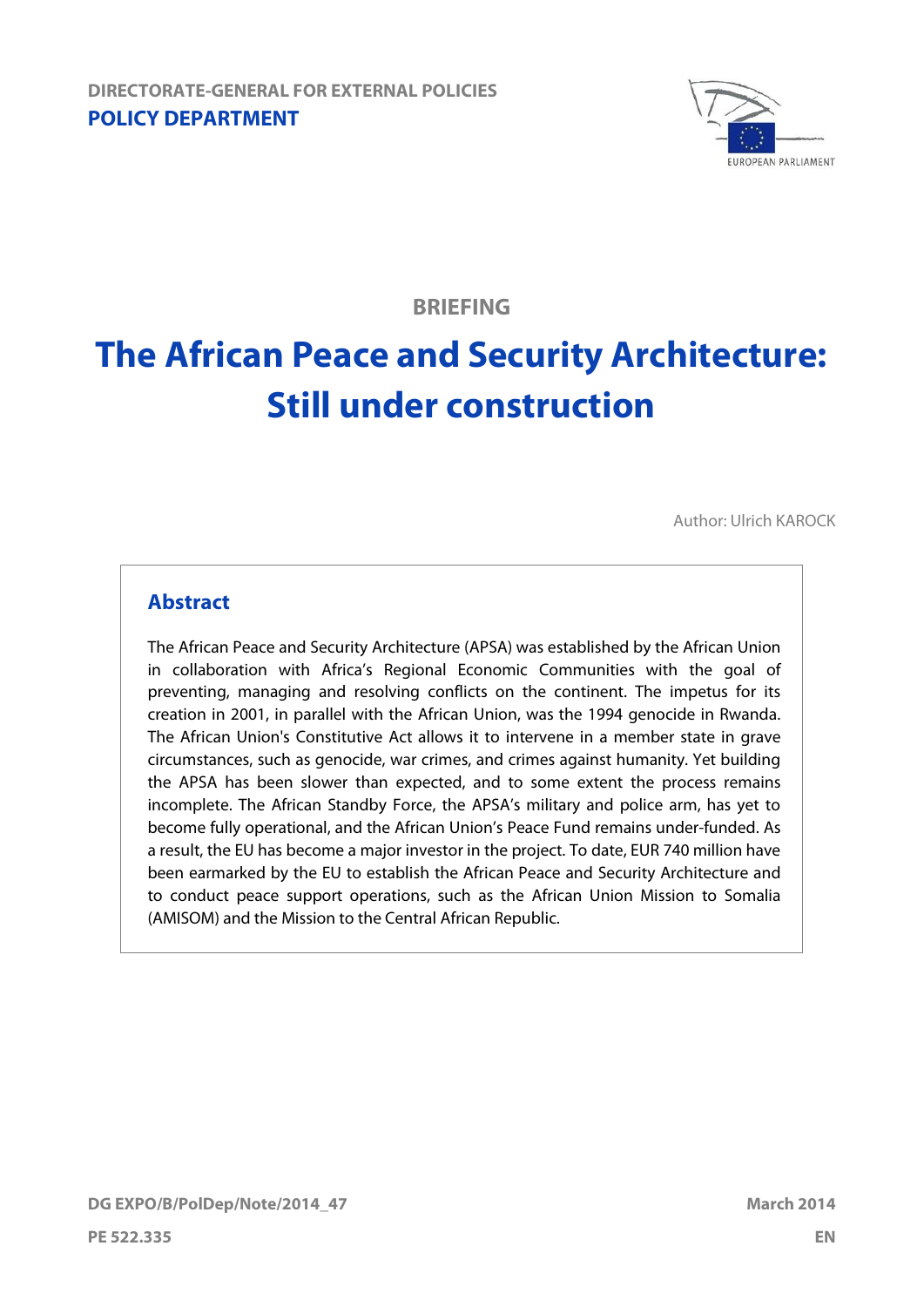This paper was requested by the European Parliament's Subcommittee on Security and Defence.

| <b>AUTHOR:</b>      | Ulrich KAROCK<br>Directorate-General for External Policies of the Union<br><b>Policy Department</b><br>WIB 06 M 45<br>rue Wiertz 60<br>B-1047 Brussels<br>Editorial Assistant: Elina STERGATOU                                                                                                                                                                                                      |
|---------------------|-----------------------------------------------------------------------------------------------------------------------------------------------------------------------------------------------------------------------------------------------------------------------------------------------------------------------------------------------------------------------------------------------------|
| <b>CONTACT:</b>     | Feedback of all kinds is welcome. Please write to:<br>ulrich.karock@europarl.europa.eu.<br>To obtain paper copies, please send a request by e-mail to:<br>poldep-expo@europarl.europa.eu.                                                                                                                                                                                                           |
| <b>PUBLICATION:</b> | English-language manuscript completed on 14/03/2014.<br>© European Union, 2014<br>Printed inBelgium<br>This paper is available on the intranet site of the Directorate-General for<br>External Policies, in the Regions and countries or Policy Areas section.                                                                                                                                      |
| <b>DISCLAIMER:</b>  | Any opinions expressed in this document are the sole responsibility of the<br>author and do not necessarily represent the official position of the<br>European Parliament.<br>Reproduction and translation, except for commercial purposes, are<br>authorised, provided the source is acknowledged and provided the<br>publisher is given prior notice and supplied with a copy of the publication. |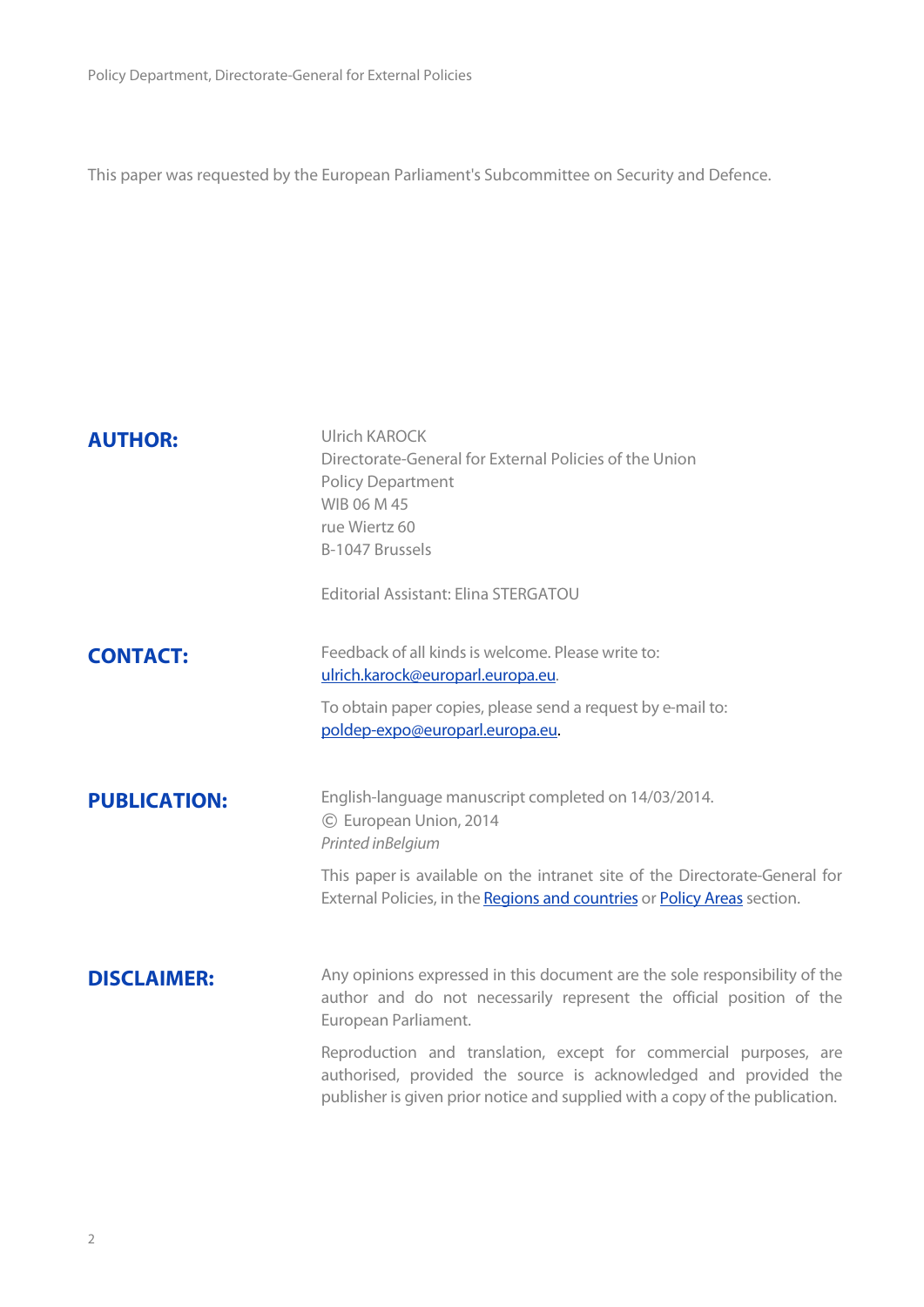## **Table of contents**

| <b>The African Peace and Security Architecture</b>               |  |
|------------------------------------------------------------------|--|
| <b>EU support to the African Peace and Security Architecture</b> |  |
| <b>EU funding of Peace Support Operations</b>                    |  |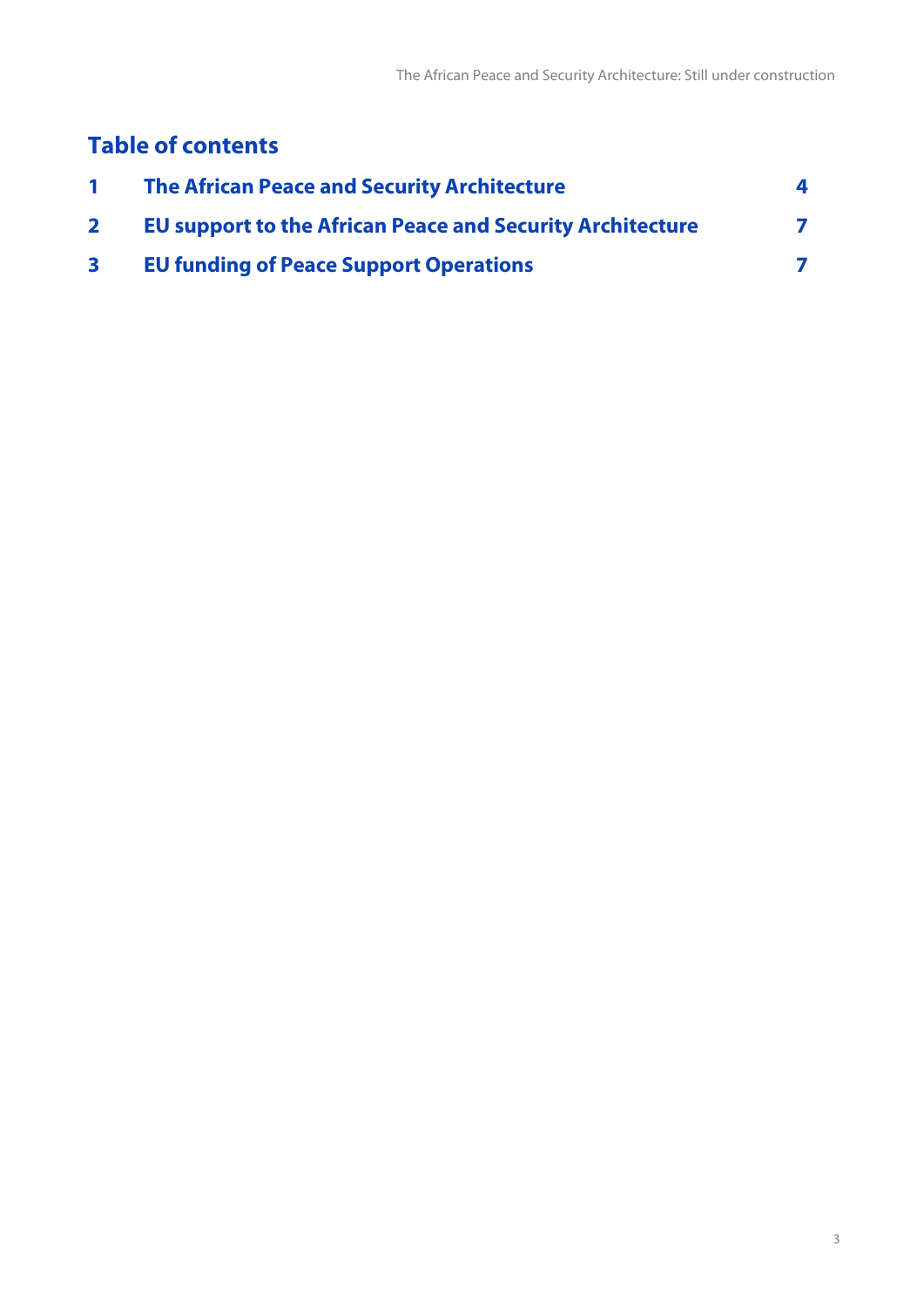#### <span id="page-3-0"></span>**1 TheAfrican Peace and Security Architecture**

*'I dream of an Africa which is in peace with itself'.*

- Nelson Mandela

The African Union (AU) established its own peace and security architecture in 2001.

The African Peace and Security Architecture (APSA) was established by the African Union in collaboration with Africa's Regional Economic Communities (RECs) to prevent, manage and resolve conflicts in Africa. Its core organ is the African Union Peace and Security Council.

The APSA was developed in parallel with African Union, in 2001, when the 1994 genocide in Rwanda was fresh in many minds. The non-interference policy of the Organisation of African Unity (OAU), predecessor of the AU, was abandoned; the African Union's Constitutive Act allowed the organisation to intervene in a member state in grave circumstances – genocide, war crimes, and crimes against humanity.

The African Peace and Security Architecture has five pillars:

- the Peace and Security Council,
- the Panel of the Wise,
- the AU Peace Fund,
- the Continental Early Warning System, and
- the African Standby Force.

The **Peace and Security Council (PSC)<sup>1</sup>** is the organ of the African Union responsible for providing early warning on conflicts and ensuring collective security. Its creation was proposed at the AU's Lusaka Summit in 2001. In July 2002 the AU Assembly adopted the protocol to the AU Constitutive Act, which created the PSC. It was finally established in 2004, with a seat in Addis Ababa. The tasks of the Peace and Security Council are facilitating timely and effective response to conflict and crisis situations in Africa; preventing, managing and resolving conflicts; building post-conflict peace; and developing common defence policies.

The PSC is composed of 15 AU member states, which are elected by the AU Assembly. Five members serve for a period of three years, and the other ten for two years. Upon the expiration of their mandate, PSC member states can apply for re-election. When electing the members of the PSC, the AU Assembly considers the regional balance within Africa, the capacity of a potential PSC member to contribute militarily and financially to the AU, its political will to do so, and whether it has an effective diplomatic presence in

The Peace and Security Council is the central organ for ensuring collective security and early warnings of conflicts.

<sup>1</sup> <http://www.peaceau.org/en/page/38-peace-and-security-council>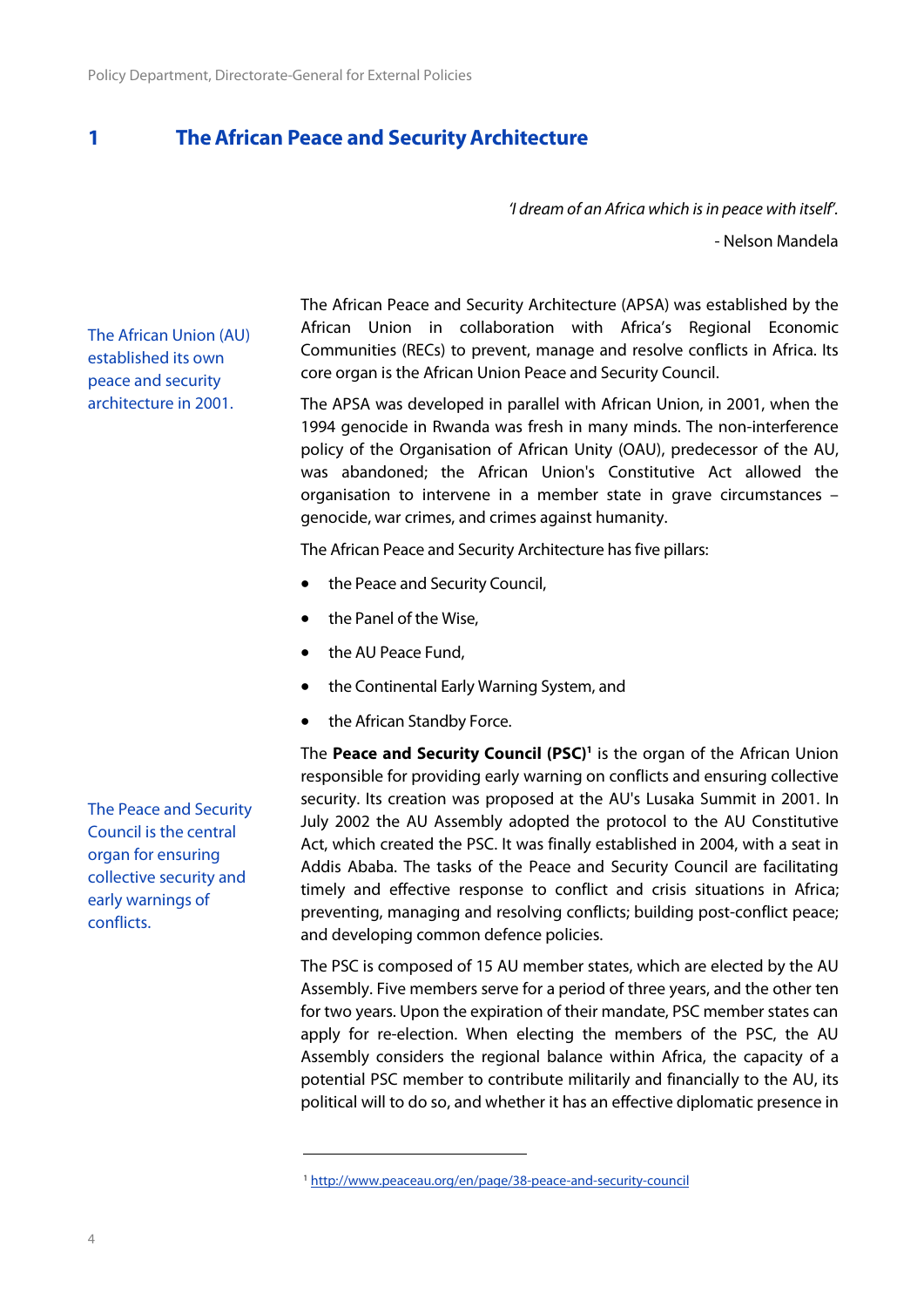Addis Ababa.

A Panel of the Wise meets three times a year to advise the AU Commission and the AU Assembly on preventing, managing and resolving conflicts.

The AU peace fund is the financial instrument of the APSA. It is ill-funded and needs reform.

The **Panel of the Wise (PoW)<sup>2</sup>** is a consultative body of the African Union, composed of five members who are selected by the Chairperson of the AU Commission and appointed for three-year terms by the AU Assembly. PoW members can be appointed for second terms. The Panel of the Wise is mandated to provide the PSC – and through the PSC also the AU Assembly –with advice on preventing, managing and resolving conflicts. The PoW acts on request as well as on own initiative. It takes the actions it deems appropriate 'to support the efforts of the PSC and those of the Chairperson of the Commission for the prevention of conflicts'.

The Panel meets at least three times annually to deliberate on its work program and identify regions or countries to visit; it also organises annual workshops on issues related to conflict prevention and management, helping to produce a thematic report to be submitted to the Assembly of African Heads of State and Governments for endorsement.

The wise are chosen for the north, east, south, west, and central regions of the continent. The aim is to select 'highly respected African personalities from various segments of society who have made outstanding contributions to the cause of peace, security and development on the continent'. The first panel was established in December 2007, and its mandate expired in 2010. For the 2010-2013 period, the Assembly of the Heads of State and Government of the AU decided to appoint and additional five 'Friends of the Panel of the Wise' – again, one for each of the five regions.

The **AU Peace Fund (AUPF)** is intended to finance AU-led peace support operations. Its budget is made up of a contribution from the AU's regular budget and voluntary contributions from African and international donors. However, the fund is inadequately financed, and African states provided only 2 % of the budget for it from 2008 to 2011.

With international donors funding most of the AUPF – with the conditions usually attached to such funds – the fund seems not to represent an effective 'African solution to African problems'. Furthermore, questions have been raised about its economic governance framework and the need for clear modalities and effective monitoring to ensure adequate accountability<sup>3</sup>.

The AU summit of May 2013 advanced ideas on alternative funding sources, such as levies on air travel or hotel accommodations. However, the unpredictability of African security challenges and the complexity of conflict resolution requires substantially better adapted and targeted funding mechanisms than those available today.

The Mali crisis and the delay in the AU's response to it laid bare the

<sup>2</sup> <http://www.peaceau.org/en/page/29-panel-of-the-wise-pow>

<sup>3</sup> [http://inec.usip.org/blog/2013/jun/24/financing-and-refocusing-african-unions-peace](http://inec.usip.org/blog/2013/jun/24/financing-and-refocusing-african-unions-peace-fund)[fund](http://inec.usip.org/blog/2013/jun/24/financing-and-refocusing-african-unions-peace-fund)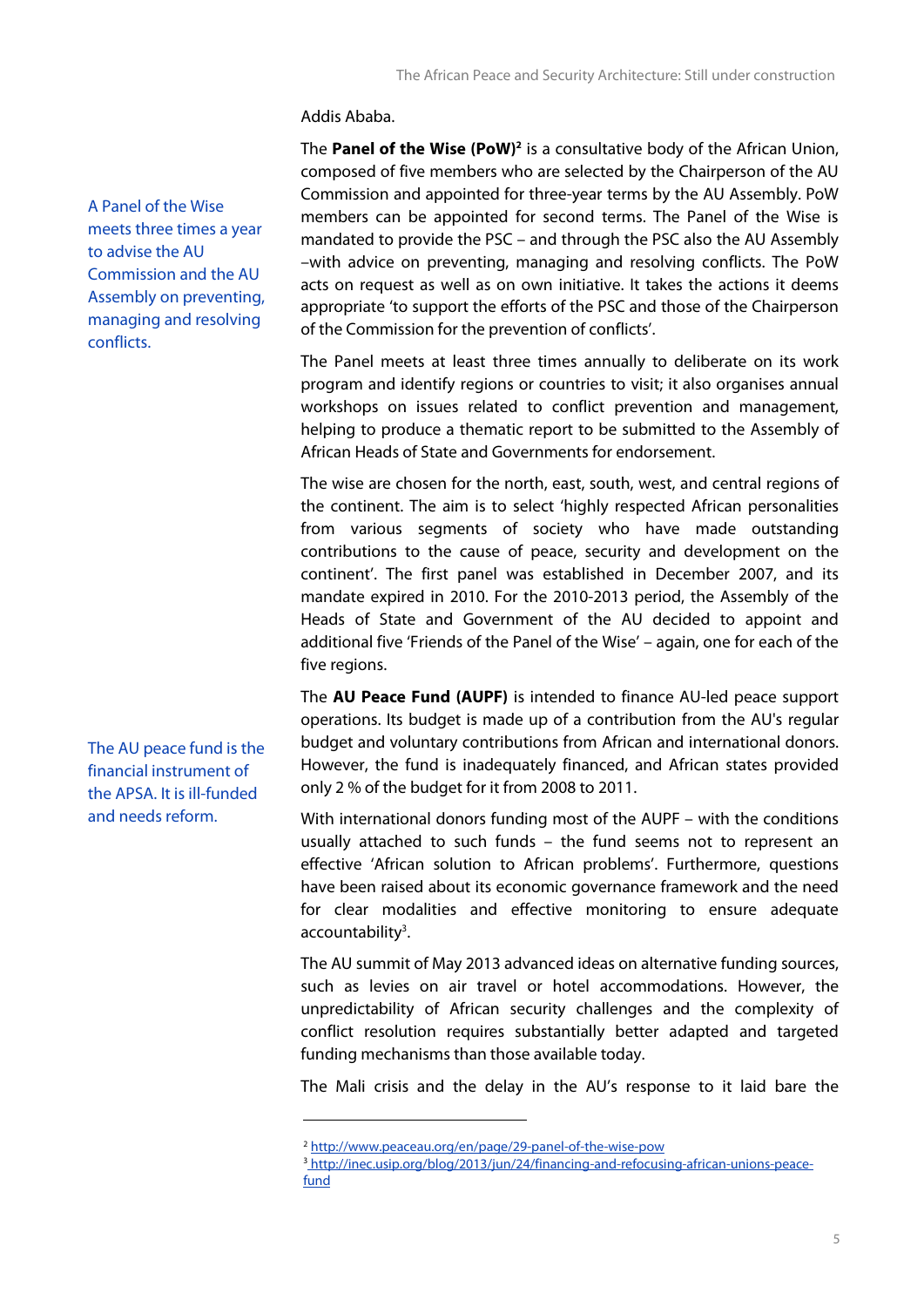The Continental Early Warning System brings together many stakeholders of African peace and security with the aim of preventing violent conflicts.

The African Standby Force is the military and police arm of the APSA. Established in 2003, its construction has been continuously delayed, and it may only reach full operational capability after 2015.

inefficiencies of the funding and resourcing of AU peace support operations. Resolving these shortcomings will require creativity and concerted work by the AU and all international stakeholders, particularly because many security challenges in Africa have global implications.

The **Continental Early Warning System (CEWS)<sup>4</sup>** aims to collect data and analyse potential conflicts and threats to peace and security in Africa. To that end, the system works with the UN and other international partners, academics, research centres and NGOs. It operates an observation and monitoring centre ('situation room') located with the AU's Conflict Management Division of the African Union, where information is actually collected and analysed. Information in the field is collected by the observation and monitoring units of the Regional Mechanisms for Conflict Prevention, Management and Resolution, which are connected to the situation room

The **African Standby Force (ASF)<sup>5</sup>** is an African peacekeeping force composed of military, police and civilian contingents. It acts under the direction of the African Union and will be deployed in times of crisis in Africa. The HQ of the ASF is in Addis Ababa (Ethiopia), while the logistics base is in Douala (Cameroon). The civilian and military components are designed to be 'on standby' in their countries of origin and ready for rapid deployment at appropriate notice. ASF force elements can be authorised to participate in peace support missions by the PSC, or in interventions authorised by the AU Assembly. The strength and types of the contingents, the required degree of readiness and their general location are to be determined by standard operating procedures (SOPs) for peace support. These SOPs are themselves to be periodically reviewed, depending on prevailing crisis and conflict situations.

In May 2003 the ASF Policy Framework was established. The framework foresaw the development of the ASF in two phases, until summer 2005 and summer 2010, respectively, with about 15 000 soldiers at full operational capability (FOC) in 2010. For the first phase, a strategic-level management capacity was envisaged that would be capable of conducting one or two parallel missions. It was also foreseen that the Regional Economic Communities would establish the following brigade-sized regional standby forces:

- the North Africa Regional Standby Brigade (NASBRIG),
- the East Africa Standby Brigade (EASBRIG),
- the Force Multinationale de l'Afrique Centrale (FOMAC),
- the Southern Africa Standby Brigade (SADCBRIG),
- the ECOWAS Standby Brigade (ECOBRIG).

<sup>4</sup> <http://www.peaceau.org/en/page/28-continental-early-warning-system-cews>

<sup>5</sup> <http://www.africa-union.org/root/au/AUC/Departments/PSC/Asf/documents.htm>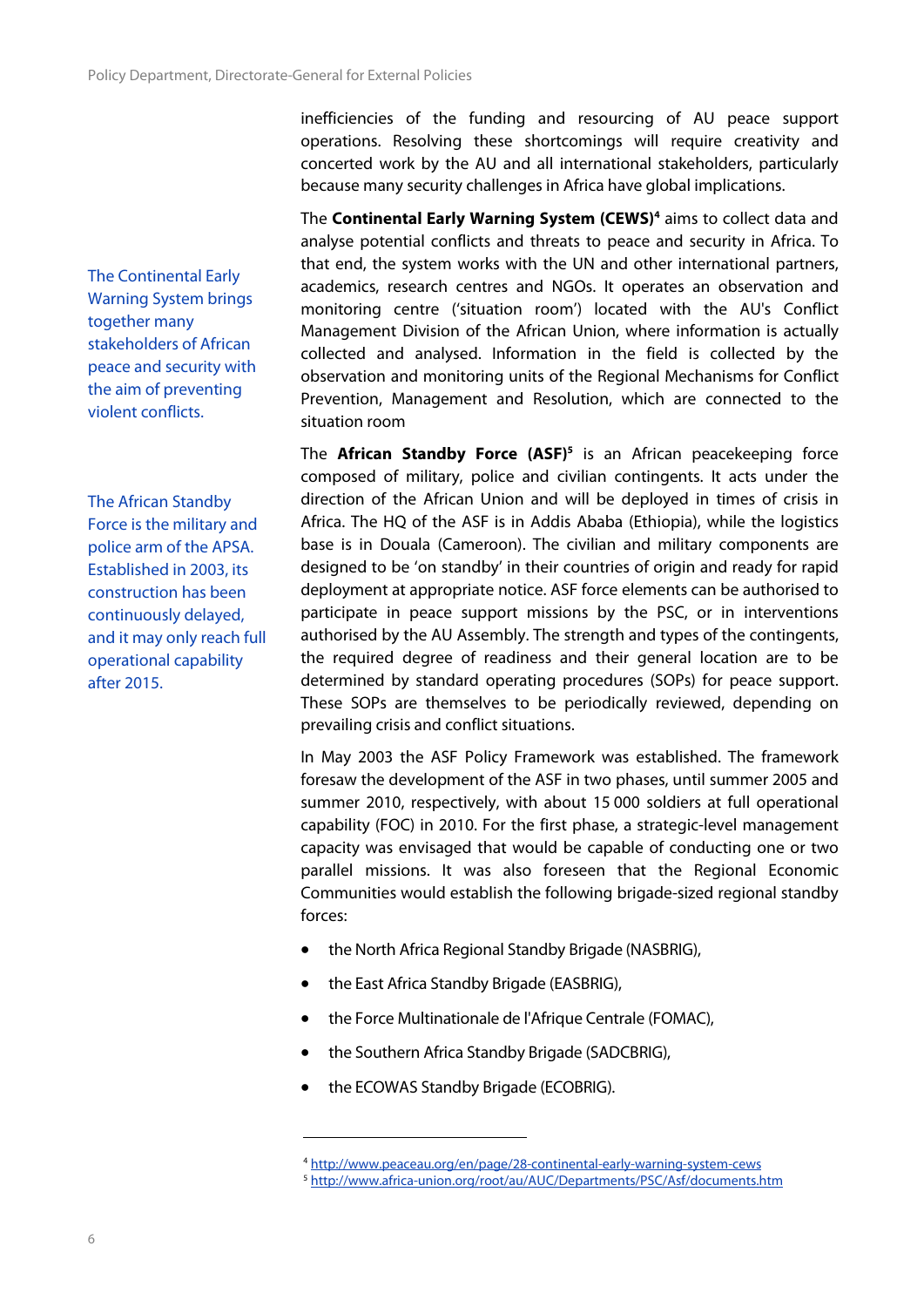At the end of phase two, the AU was expected to be able to conduct complex peacekeeping operations. In addition, the RECs were each expected to have begun to develop the capacity to deploy their own mission headquarters, either drawing on regional peacekeeping forces or on AU peacekeeping forces from the other regions.

However, as of December 2010, most of the goals of the first phase had not been achieved. The FOC date was postponed to 2015. In December 2013 an AU Panel of Experts concluded that the ASF was unlikely to achieve FOC in 2015 without major efforts from all stakeholders<sup>6</sup>.

#### <span id="page-6-0"></span>**2 EU support to the African Peace and Security Architecture**

Since 2004 the EU has spent EUR 740 million on African peace and security.

Instituting the APSA has cost EUR 100 million to date.

The principal way in which the EU supports the APSA is through the **African Peace Facility (APF)**<sup>7</sup> **,** established by the EU in 2004. To date, EUR 740 million have been invested in peace and security in Africa through this instrument. Since 2007, the African Peace Facility covers conflict prevention and post-conflict stabilisation. It is also used to accelerate the decision making and coordination processes of the AU and the REC.

The EU reserved **EUR 100 million** to **strengthen the capacity and effective functioning of the components of the APSA**, and to improve cooperation preventing, managing and resolving conflicts in Africa. This involves supporting African mediation structures and initiatives; supporting to the Panel of the Wise, the Peace and Security Council, the Continental Early Warning System, and the African Standby Force; and reinforcing the capacity of the African Union and African Regional Organisations in the areas of financial management for peace support operations, planning, human resources, information sharing and analysis.

So far EUR 85 million have been committed to the following: supporting the employment of AU personnel working in the Peace and Security Programme under a Joint Salaries Financing Arrangement; strengthening the African conflict prevention capacities, e.g. the Early Warning System and liaison offices; and reinforcing the planning and management capacities of the AU Commission, the REC and the ASF.

#### <span id="page-6-1"></span>**3 EU funding of Peace Support Operations**

The EU has earmarked EUR 600 million for African peace support operations.

Under the APF **EUR 600 million** is earmarked for **Peace Support Operations (PSO)**. The EU support provides sustainable and predictable funding, enabling the AU and African sub-regional organisations to plan and conduct peace support operations. Under this heading, the African Union Mission in Somalia (AMISOM) and the African-led International Support Mission in the Central African Republic (AFISM-CAR) are funded. In

<sup>6</sup>[http://cpauc.au.int/en/content/report-chairperson-commission-operationalisation-rapid](http://cpauc.au.int/en/content/report-chairperson-commission-operationalisation-rapid-deployment-capability-african-standby) [deployment-capability-african-standby](http://cpauc.au.int/en/content/report-chairperson-commission-operationalisation-rapid-deployment-capability-african-standby)

<sup>7</sup> [http://ec.europa.eu/europeaid/where/acp/regional-cooperation/peace/index\\_en.htm](http://ec.europa.eu/europeaid/where/acp/regional-cooperation/peace/index_en.htm)